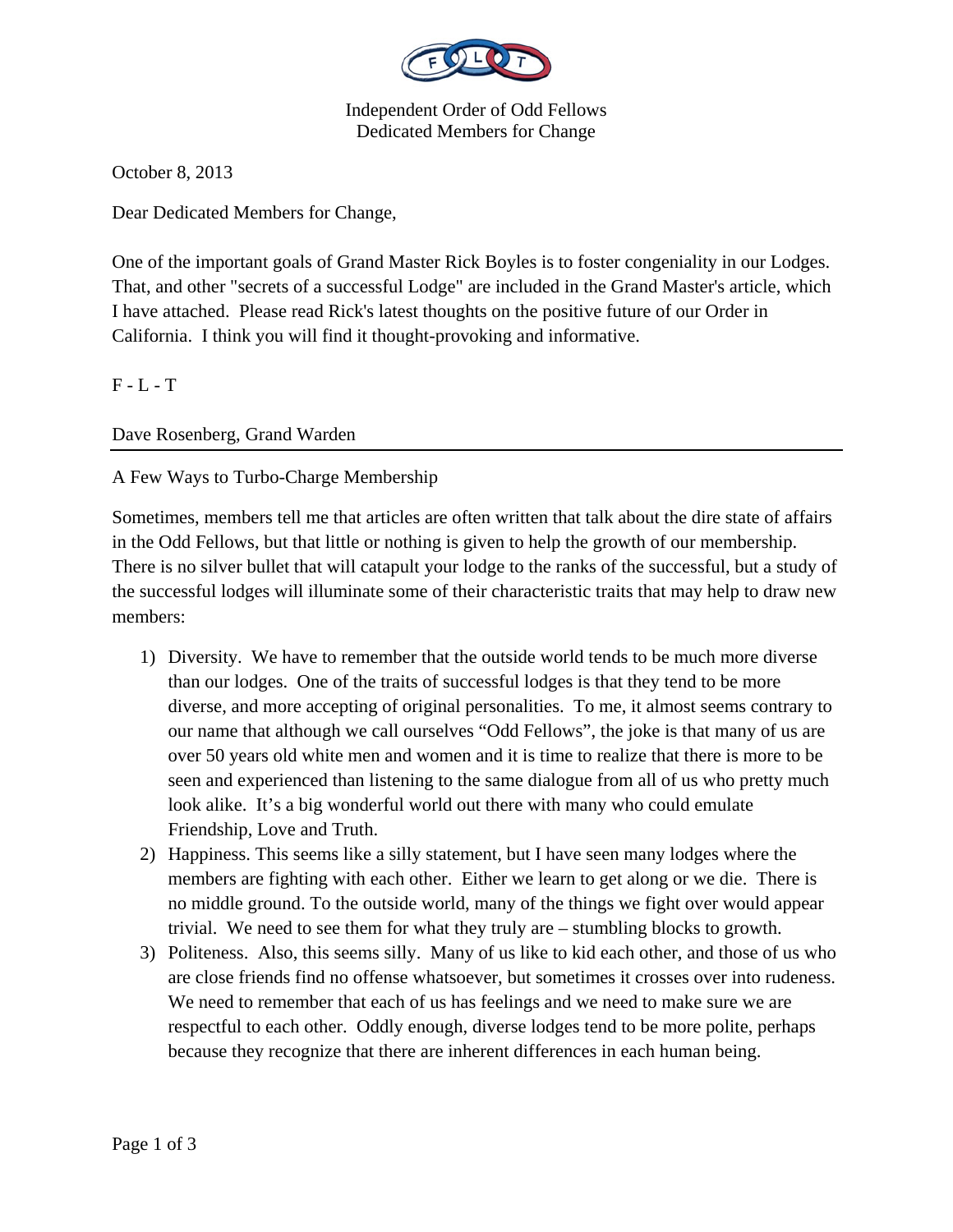

Independent Order of Odd Fellows Dedicated Members for Change

- 4) Events and Committees. Many of the successful lodges have active committees which work into active events. By active events, I am referring to events which cater to outside prospective members and tend to draw people to their lodges.
- 5) Loosen the purse-strings. This may seem controversial for the Grand Master to suggest this, but remember that none of us can take it with us. How does that saying go? "You never see a brinks truck following a hearse", so remember, that while your lodge may seem affluent, it is near destitution if your lodge is low on members. While it may seem great that you have a large bank account, it serves little or no purpose if you have trouble making a quorum. If your lodge has money, consider events that may encourage outside involvement. Often times it is startling how cheap they may be. In fact, I have seen many lodges that spend thousands on their own private dinners, but are reluctant to spend more than fifty dollars on outside events. Think about it.
- 6) Vote on everything. Many lodges which are troubled keep much of their business hidden from their general membership. If you have trustees, have them make regular reports to the lodge. The lodge should be not only informed of decisions but also (gasp!) have the power to overturn them. The biggest complaint I have from lodges in trouble is that some members keep things private from other members.
- 7) Trumpet our name. There is nothing wrong with our name and nothing wrong with our rituals. Successful lodges have no trouble in attracting members even though we call ourselves Odd Fellows. As I have mentioned before, if the Clampers (E. Clampus Vitus) have no problems in drawing members, why should we? While I agree that we should update rituals and perhaps streamline some things, I don't think that people leave the order due to rituals or our name, but perhaps they don't like the boring way in which we read them.
- 8) Care for those we are tasked with caring for. This is almost obvious. If we truly are in favor of Friendship, Love and Truth, than all whom we are tasked to care for, should feel warmth within our midst. If this is an order founded on the greatest of ideals we should ensure that our actions stay true to our ideals.
- 9) Laughter is the best medicine. Successful lodges have a good time. Some of the worst lodges perform the ritual in a perfunctory, robotic manner, and don't realize that by doing this they actually lose the true spirit of the ritual. Let's realize that fun should be endemic to our order and let's try to infuse everything we do with a sense of fun.
- 10) No one is in charge. Also something controversial for the Grand Master to say but what I mean by that is that no one person has the corner on logic, no one person should be left to discipline others by the rationale of his or her personal beliefs. The Grand Master may be empowered by the code, but he or she is empowered by the order in full so in effect I feel that the order is in charge and the Grand Master serves as the populace themselves dictate. One person in an empowered position blends into the next person in an